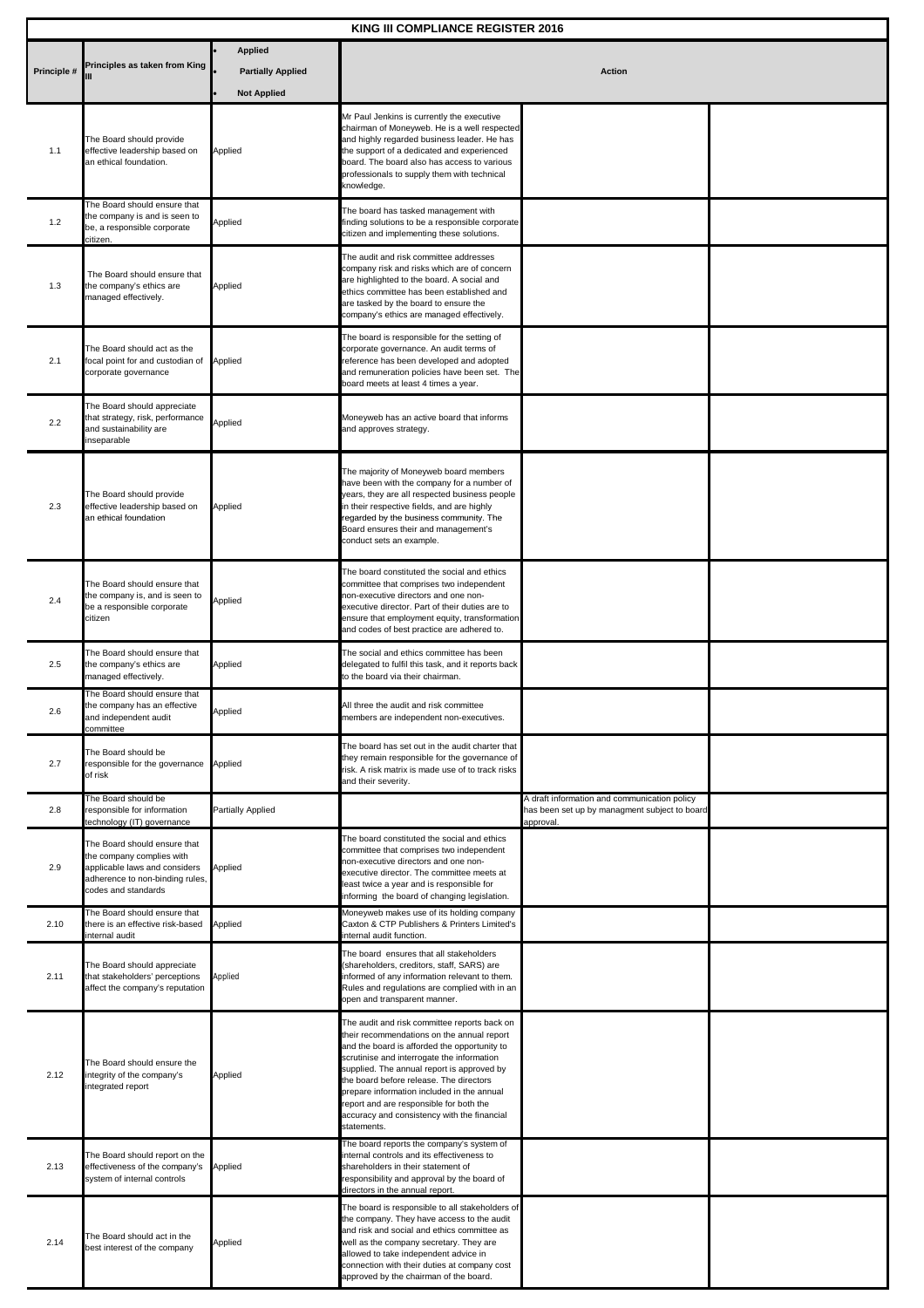| KING III COMPLIANCE REGISTER 2016 |                                                                                                                                                                                                      |                                            |                                                                                                                                                                                                                                                                                                                                                                                                                                                                                                                                                                                                                                                                                                                                            |                                                                                                                                                                                                                                                                                                       |                                                                                                                                                                                             |  |
|-----------------------------------|------------------------------------------------------------------------------------------------------------------------------------------------------------------------------------------------------|--------------------------------------------|--------------------------------------------------------------------------------------------------------------------------------------------------------------------------------------------------------------------------------------------------------------------------------------------------------------------------------------------------------------------------------------------------------------------------------------------------------------------------------------------------------------------------------------------------------------------------------------------------------------------------------------------------------------------------------------------------------------------------------------------|-------------------------------------------------------------------------------------------------------------------------------------------------------------------------------------------------------------------------------------------------------------------------------------------------------|---------------------------------------------------------------------------------------------------------------------------------------------------------------------------------------------|--|
| Principle #                       | Principles as taken from King                                                                                                                                                                        | <b>Applied</b><br><b>Partially Applied</b> | <b>Action</b>                                                                                                                                                                                                                                                                                                                                                                                                                                                                                                                                                                                                                                                                                                                              |                                                                                                                                                                                                                                                                                                       |                                                                                                                                                                                             |  |
|                                   |                                                                                                                                                                                                      | <b>Not Applied</b>                         |                                                                                                                                                                                                                                                                                                                                                                                                                                                                                                                                                                                                                                                                                                                                            |                                                                                                                                                                                                                                                                                                       |                                                                                                                                                                                             |  |
| 2.15                              | The Board should consider<br>business rescue proceedings or<br>other turnaround mechanisms<br>as soon as the company is<br>financially distressed as defined<br>in the Companies Act, 71 of<br>2008. | Applied                                    | The solvency and liquidity of the company is<br>continuously monitored before material<br>expenses are approved.                                                                                                                                                                                                                                                                                                                                                                                                                                                                                                                                                                                                                           |                                                                                                                                                                                                                                                                                                       |                                                                                                                                                                                             |  |
| 2.16                              | The Board should elect a<br>chairman of the board who is an<br>independent non-executive<br>director. The CEO of the<br>company should not also fulfil<br>the role of chairman of the<br>board       | Not Applied                                |                                                                                                                                                                                                                                                                                                                                                                                                                                                                                                                                                                                                                                                                                                                                            |                                                                                                                                                                                                                                                                                                       | The chairman is currently in an executive<br>capacity, however Moneyweb has appointed<br>a lead independent director for instances<br>where the chairman's independence may be<br>impaired. |  |
| 2.17                              | The Board should appoint the<br>chief executive officer and<br>establish a framework for the<br>delegation of authority                                                                              | Applied                                    | MJ Ashton was appointed MD on 07 October<br>2014.                                                                                                                                                                                                                                                                                                                                                                                                                                                                                                                                                                                                                                                                                          |                                                                                                                                                                                                                                                                                                       |                                                                                                                                                                                             |  |
| 2.18                              | The Board should comprise a<br>balance of power, with a<br>majority of non-executive<br>directors. The majority of non-<br>executive directors should be<br>independent                              | Applied                                    | The Moneyweb board presently comprises<br>four independent non-executive directors, two<br>non-executive directors and three executive<br>directors.                                                                                                                                                                                                                                                                                                                                                                                                                                                                                                                                                                                       |                                                                                                                                                                                                                                                                                                       |                                                                                                                                                                                             |  |
|                                   |                                                                                                                                                                                                      |                                            | The independence of non-executive directors<br>is reviewed each year regardless of their<br>length of service. Independence is maintained<br>by ensureing that there are no material<br>transactions between the directors and the<br>company, no loan accounts or share<br>transactions, nor any operational involvement<br>in the company. Directors' interest registers<br>are also completed at board meeting to ensure<br>all interests are disclosed.                                                                                                                                                                                                                                                                                |                                                                                                                                                                                                                                                                                                       |                                                                                                                                                                                             |  |
| 2.19                              | Directors should be appointed<br>through a formal process                                                                                                                                            | Applied                                    | Appointments to the board are done in a<br>formal and transparent manner and are a<br>matter of deliberation by the board. In general<br>the appointment of a nomination committee is<br>not appropriate.                                                                                                                                                                                                                                                                                                                                                                                                                                                                                                                                  |                                                                                                                                                                                                                                                                                                       |                                                                                                                                                                                             |  |
| 2.2                               | The induction of and on-going<br>training and development of<br>directors should be conducted<br>through formal processes                                                                            | Partially Applied                          |                                                                                                                                                                                                                                                                                                                                                                                                                                                                                                                                                                                                                                                                                                                                            | The board is in the process of formalising a<br>policy of formal training. Previously induction<br>and training was performed on an ad hoc basis<br>when the need arose.                                                                                                                              |                                                                                                                                                                                             |  |
| 2.21                              | The Board should be assisted<br>by a competent, suitably<br>qualified and experienced<br>company secretary                                                                                           | Applied                                    | All directors have unlimited access to the<br>advice and services of the company secretary,<br>who is responsible to the board for ensuring<br>that board procedures are followed. All<br>directors are entitled to seek independent<br>professional advice, at the group's expense,<br>concerning the affairs of the group, after<br>obtaining approval from the chairman. The<br>board considers the skills, qualification and<br>continued training of the company secretary<br>on an annual basis. The company secretary is<br>independent from the company, and has no<br>investments in the company or relations within<br>the company board, shareholders or<br>management and remuneration is based on<br>an arms length contract. |                                                                                                                                                                                                                                                                                                       |                                                                                                                                                                                             |  |
| 2.22                              | The evaluation of the board, its<br>committees and the individual<br>directors should be performed<br>every year                                                                                     | Partially Applied                          |                                                                                                                                                                                                                                                                                                                                                                                                                                                                                                                                                                                                                                                                                                                                            | A system of review is in place for the executive<br>directors of the Moneyweb board. There is no<br>formal review process in place for the non-<br>executive directors of the board. Non-<br>performing board members are identified and<br>reprimanded when instances of non-<br>performances occur. |                                                                                                                                                                                             |  |
| 2.23                              | The board should delegate<br>certain functions to well-<br>structured committees but<br>without abdicating its own<br>esponsibilities                                                                | Applied                                    | An audit and risk committee has been formally<br>constituted as well as a remuneration and<br>social and ethics committee.                                                                                                                                                                                                                                                                                                                                                                                                                                                                                                                                                                                                                 |                                                                                                                                                                                                                                                                                                       |                                                                                                                                                                                             |  |
| 2.24                              | A governance framework should<br>be agreed between the group<br>and its subsidiary boards                                                                                                            | Applied                                    | All subsidiaries are 100% held and therefore<br>automatically adopt the Holding company<br>governance framework.                                                                                                                                                                                                                                                                                                                                                                                                                                                                                                                                                                                                                           |                                                                                                                                                                                                                                                                                                       |                                                                                                                                                                                             |  |
| 2.25                              | Companies should remunerate<br>directors and executives fairly<br>and responsibly                                                                                                                    | Applied                                    | The board mandated the remuneration<br>committee to review and set fair remuneration<br>packages.                                                                                                                                                                                                                                                                                                                                                                                                                                                                                                                                                                                                                                          |                                                                                                                                                                                                                                                                                                       |                                                                                                                                                                                             |  |
| 2.26                              | Companies should disclose the<br>remuneration of each individual<br>director and certain senior<br>executives                                                                                        | Applied                                    | The remuneration details of each director of<br>Moneyweb are disclosed in the annual report.                                                                                                                                                                                                                                                                                                                                                                                                                                                                                                                                                                                                                                               |                                                                                                                                                                                                                                                                                                       |                                                                                                                                                                                             |  |
| 2.27                              | Shareholders should approve<br>the company's remuneration<br>policy                                                                                                                                  | Applied                                    | Shareholders approve the non-executive<br>director's remuneration via a special<br>resolution at the annual general meeting each<br>year.                                                                                                                                                                                                                                                                                                                                                                                                                                                                                                                                                                                                  |                                                                                                                                                                                                                                                                                                       |                                                                                                                                                                                             |  |
| 3.1                               | The Board should ensure that<br>the company has an effective<br>and independent audit<br>committee                                                                                                   | Applied                                    | All three the audit and risk committee<br>members are independent non-executives.                                                                                                                                                                                                                                                                                                                                                                                                                                                                                                                                                                                                                                                          |                                                                                                                                                                                                                                                                                                       |                                                                                                                                                                                             |  |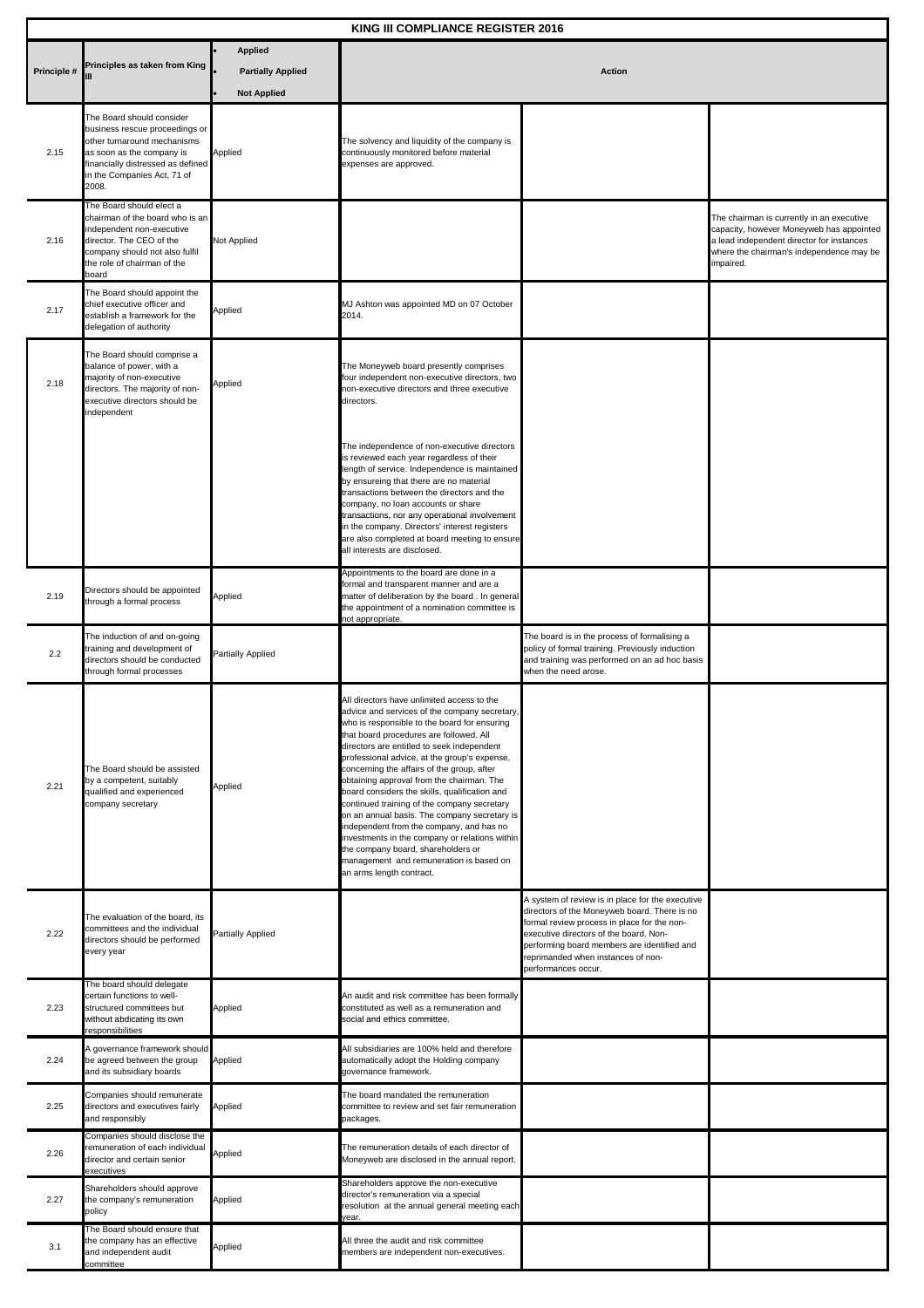| KING III COMPLIANCE REGISTER 2016 |                                                                                                                                                           |                                                                  |                                                                                                                                                                                                                                                                                                                                                                                                                                                                                             |               |  |  |
|-----------------------------------|-----------------------------------------------------------------------------------------------------------------------------------------------------------|------------------------------------------------------------------|---------------------------------------------------------------------------------------------------------------------------------------------------------------------------------------------------------------------------------------------------------------------------------------------------------------------------------------------------------------------------------------------------------------------------------------------------------------------------------------------|---------------|--|--|
| Principle #                       | Principles as taken from King                                                                                                                             | <b>Applied</b><br><b>Partially Applied</b><br><b>Not Applied</b> |                                                                                                                                                                                                                                                                                                                                                                                                                                                                                             | <b>Action</b> |  |  |
| 3.2                               | Audit committee members<br>should be suitably skilled and<br>experienced independent non-<br>executive directors                                          | Applied                                                          | The audit and risk committee comprises of<br>three independent non-executive directors.<br>They come from various backgrounds that<br>cover most aspects of corporate governance.<br>The audit and risk committee members are re-<br>appointed each year at the AGM. The<br>members evaluate their own independence<br>and skills set and are also reviewed by the<br>board for independence and performance.                                                                               |               |  |  |
| 3.3                               | The audit committee should be<br>chaired by an independent non- Applied<br>executive director                                                             |                                                                  | The audit and risk committee is chaired by an<br>independent non-executive director who is not<br>the chairman of the board and this is<br>disclosed in the annual report.                                                                                                                                                                                                                                                                                                                  |               |  |  |
| 3.4                               | The audit committee should<br>oversee integrated reporting                                                                                                | Applied                                                          | The audit and risk committee reviews the<br>annual report. They receive feedback from the<br>auditors and also interrogate management on<br>the disclosure and compilation of the annual<br>report.                                                                                                                                                                                                                                                                                         |               |  |  |
| 3.5                               | The audit committee should<br>ensure that a combined<br>assurance model is applied to<br>provide a coordinated approach<br>to all assurance activities.   | Applied                                                          | The audit and risk committee works closely<br>with the independent auditor in ensuring that<br>risks are identified and that sufficient comfort<br>has been obtained that satisfy the auditors<br>and the audit committee that the risk has been<br>addressed.                                                                                                                                                                                                                              |               |  |  |
| 3.6                               | The audit committee should<br>satisfy itself of the expertise,<br>resources and experience of the<br>company's finance function                           | Applied                                                          | The audit and risk committee will satisfy itself<br>of the expertise, skills and experience of the<br>financial director on an annual basis. It also<br>considers the appropriateness of the expertise<br>and adequacy of the resources of the finance<br>function and experience of the senior<br>members of management responsible for the<br>financial function on an annual basis.                                                                                                      |               |  |  |
| 3.7                               | The audit committee should be<br>responsible for overseeing of<br>internal audit                                                                          | Applied                                                          | Moneyweb makes use of its holding company<br>Caxton & CTP Publishers & Printers Limited's<br>internal audit function. The audit and risk<br>committee will oversee the process.                                                                                                                                                                                                                                                                                                             |               |  |  |
| 3.8                               | The audit committee should be<br>an integral component of the<br>risk management process                                                                  | Applied                                                          | The audit committee recommends new<br>controls to be implemented based on their<br>experience within other fields of business and<br>risks that they have come across. The<br>executive management do the same and feed<br>possible risk and suggested controls to the<br>audit and risk committee. This ensures that<br>the management of risk is dynamic and<br>benefits from a wide field of knowledge.                                                                                  |               |  |  |
| 3.9                               | The audit committee is<br>responsible for recommending<br>the appointment of the external Applied<br>auditor and overseeing the<br>external audit process |                                                                  | The audit and risk committee meets with the<br>auditor at the planning stage and receives<br>feedback once the audit is completed. The<br>audit and risk committee reviews the<br>independence of the auditor with reference to<br>the services performed by them and the<br>responsible senior staff responsible for<br>planning and executing the audit. The audit<br>and risk committee will re-appoint the auditor<br>should they be of the opinion that all criteria<br>have been met. |               |  |  |
| 3.1                               | The audit committee should<br>report to the board and<br>shareholders on how it has<br>discharged its duties                                              | Applied                                                          | The audit and risk committee reports on its<br>duties and the results of decisions made in the<br>annual report. The audit and risk committee<br>also reports back to board meetings.                                                                                                                                                                                                                                                                                                       |               |  |  |
| 4.1                               | The board should be<br>responsible for the governance<br>of risk                                                                                          | Applied                                                          | The governace of risk has been delegated to<br>the audit and risk committee.                                                                                                                                                                                                                                                                                                                                                                                                                |               |  |  |
| 4.2                               | The board should determine the<br>levels of risk tolerance                                                                                                | Applied                                                          | The board sets the risk parameters in an on-<br>going process of identifying risk and<br>assessing its impact on the group. This<br>process starts at board level and filters down<br>to all levels of management. The board has<br>adopted a conservative approach within the<br>available resource constraints.                                                                                                                                                                           |               |  |  |
| 4.3                               | The risk committee or audit<br>committee should assist the<br>Board in carrying out its risk<br>responsibilities                                          | Applied                                                          | An audit and risk committee has been<br>constituted. The audit and risk committee is<br>responsible to identify and report risks, their<br>possible impact and measures that have been<br>taken to address these risks, to the board.<br>This is done in a formal report-back session at<br>main board level.                                                                                                                                                                               |               |  |  |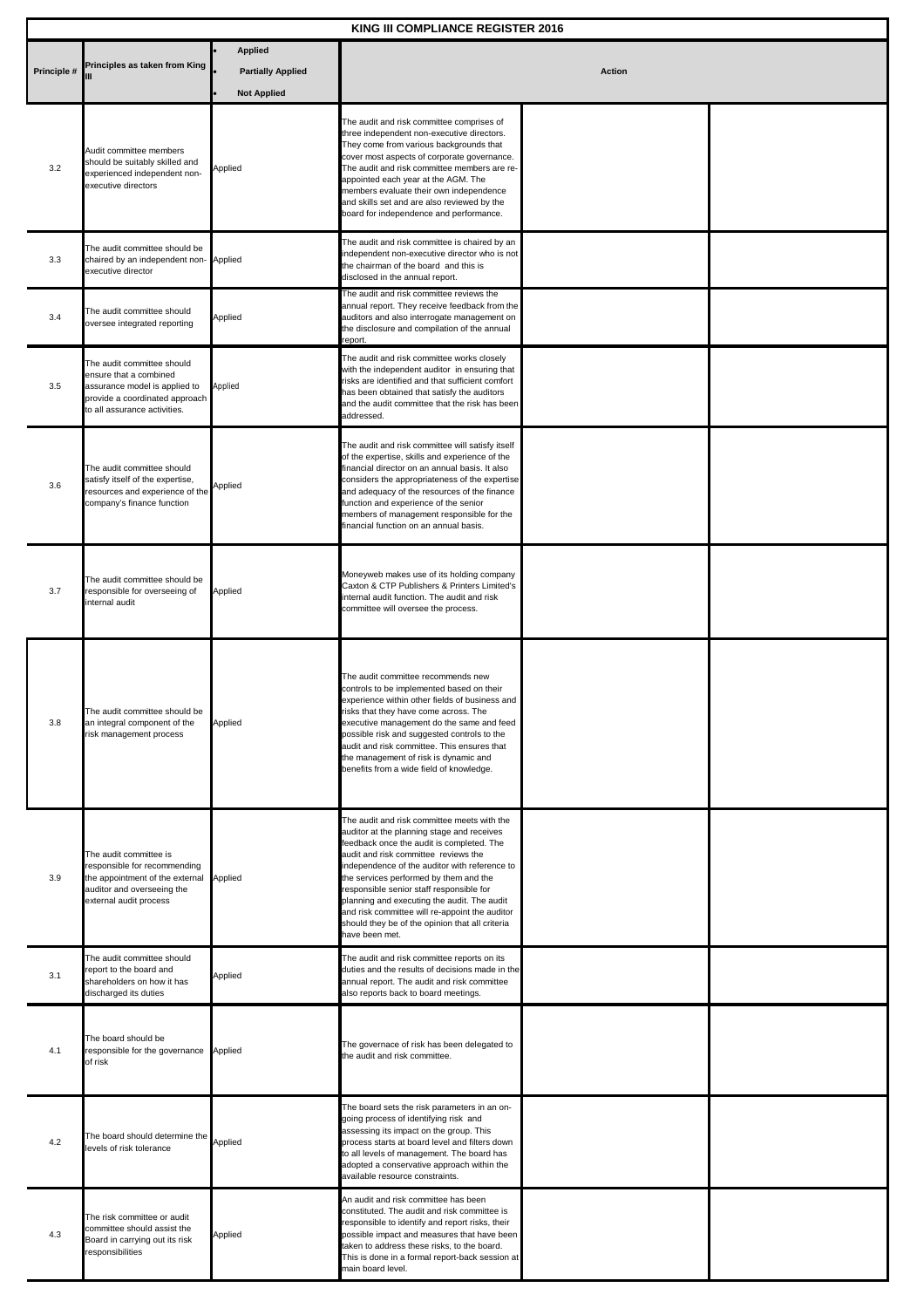| KING III COMPLIANCE REGISTER 2016 |                                                                                                                                                                                           |                                                                  |                                                                                                                                                                                                                                                                                                                |                                                                                                                                                                              |  |  |
|-----------------------------------|-------------------------------------------------------------------------------------------------------------------------------------------------------------------------------------------|------------------------------------------------------------------|----------------------------------------------------------------------------------------------------------------------------------------------------------------------------------------------------------------------------------------------------------------------------------------------------------------|------------------------------------------------------------------------------------------------------------------------------------------------------------------------------|--|--|
| Principle #                       | Principles as taken from King                                                                                                                                                             | <b>Applied</b><br><b>Partially Applied</b><br><b>Not Applied</b> | <b>Action</b>                                                                                                                                                                                                                                                                                                  |                                                                                                                                                                              |  |  |
| 4.4                               | The Board should delegate to<br>management the responsibility<br>to design, implement and<br>monitor the risk management<br>plan                                                          | Applied                                                          | The board filters down its risk policies to<br>management. Management reports back to the<br>board on all aspects of their business<br>including risk via board packs.                                                                                                                                         |                                                                                                                                                                              |  |  |
| 4.5                               | The board should ensure that<br>risk assessments are performed Applied<br>on a continual basis                                                                                            |                                                                  | Risk assessment forms part of the reports<br>provided by management                                                                                                                                                                                                                                            |                                                                                                                                                                              |  |  |
| 4.6                               | The Board should ensure that<br>frameworks and methodologies<br>are implemented to increase the Applied<br>profitability of anticipating<br>unpredictable risks                           |                                                                  | The board sets standards for internal control<br>aimed at reducing the risk for error or loss in a<br>cost effective manner. The standards include<br>the proper delegation of responsibility within a<br>clearly defined framework, and effective<br>accounting procedures.                                   |                                                                                                                                                                              |  |  |
| 4.7                               | The Board should ensure that<br>management considers and<br>mplements appropriate risk<br>responses                                                                                       | Applied                                                          | The board sets standards for internal control<br>aimed at reducing the risk for error or loss in a<br>cost effective manner. The standards include<br>the proper delegation of responsibility within a<br>clearly defined framework and effective<br>accounting procedures. These are constantly<br>monitored. |                                                                                                                                                                              |  |  |
| 4.8                               | The Board should ensure<br>continual risk monitoring by<br>management                                                                                                                     | Applied                                                          | Risk assessment forms part of the reports<br>provided by management to the board.                                                                                                                                                                                                                              |                                                                                                                                                                              |  |  |
| 4.9                               | The Board should receive<br>assurance regarding the<br>effectiveness of the risk<br>management process                                                                                    | Applied                                                          | Management reports back to the board on the<br>effectiveness of the controls managing risks.                                                                                                                                                                                                                   |                                                                                                                                                                              |  |  |
| 4.1                               | The board should ensure that<br>there are processes in place<br>enabling complete, timely,<br>relevant, accurate and<br>accessible risk disclosure to<br>stakeholders                     | Applied                                                          | Such processes are monitored on an on-going<br>basis. Management reports these to the<br>board.                                                                                                                                                                                                                |                                                                                                                                                                              |  |  |
| 5.1                               | The Board should be<br>responsible for information (IT)<br>governance                                                                                                                     | <b>Partially Applied</b>                                         |                                                                                                                                                                                                                                                                                                                | Due to the size of the company and its<br>subsidiaries the assurance on the effectiveness<br>of the IT controls is performed as part of the<br>audit and is at a high level. |  |  |
| 5.2                               | T should be aligned with the<br>performance and sustainability<br>objectives of the company                                                                                               | Applied                                                          | Business strategies and objectives and the<br>role of IT in achieving them are clear.                                                                                                                                                                                                                          |                                                                                                                                                                              |  |  |
| 5.3                               | The Board should delegate to<br>management the responsibility<br>or the implementation of an IT<br>governance framework                                                                   | Applied                                                          | Management ensures IT governance is<br>adhered to through the use of an external IT<br>company with the necessary expertise and<br>experience.                                                                                                                                                                 |                                                                                                                                                                              |  |  |
| 5.4                               | he Board should monitor and<br>evaluate significant IT<br>investments and expenditure                                                                                                     | Applied                                                          | The board will evaluate any IT projects that<br>may be deemed significant by executive<br>management.                                                                                                                                                                                                          |                                                                                                                                                                              |  |  |
| 5.5                               | IT should form an integral part<br>of the company's risk<br>management                                                                                                                    | Partially Applied                                                |                                                                                                                                                                                                                                                                                                                | IT risks are assessed, however a more detailed<br>approach could be taken.                                                                                                   |  |  |
| 5.6                               | The Board should ensure that<br>information assets are managed Partially Applied<br>effectively                                                                                           |                                                                  |                                                                                                                                                                                                                                                                                                                | A draft information and communication policy<br>has been set up by managment subject to board<br>approval.                                                                   |  |  |
| 5.7                               | A risk committee and audit<br>committee should assist the<br>board in carrying out its IT<br>responsibilities                                                                             | Applied                                                          | An audit and risk committee has been<br>constituted. The audit committee ensures that<br>the audit processes cover the IT environment<br>each year.                                                                                                                                                            |                                                                                                                                                                              |  |  |
| 6.1                               | The Board should ensure that<br>the company complies with<br>applicable laws and considers<br>adherence to non-binding rules,<br>codes and standards                                      | Applied                                                          | The social and ethics committee is tasked with<br>overseeing legislation changes as well as<br>compliance with applicable laws.                                                                                                                                                                                |                                                                                                                                                                              |  |  |
| 6.2                               | The Board and each individual<br>director should have a working<br>understanding of the effect of<br>the applicable law, rules, codes<br>and standards on the company<br>and its business | Applied                                                          | Board members attend applicable training courses.                                                                                                                                                                                                                                                              |                                                                                                                                                                              |  |  |
| 6.3                               | Compliance risk should form an<br>integral part of the company's<br>risk management process                                                                                               | Applied                                                          | Compliance to JSE listings regulations,<br>compaies act, labour relations act and all<br>statutory compliance is assessed through<br>various processes such as board reviews and<br>annual audits.                                                                                                             |                                                                                                                                                                              |  |  |
| 6.4                               | The Board should delegate to<br>management the<br>implementation of an effective<br>compliance framework and<br>process                                                                   | Applied                                                          | Management is responsible for the management,<br>training, continued education, professional<br>development of its staff relating to risk and the<br>compliance of regulations.                                                                                                                                |                                                                                                                                                                              |  |  |
| 7.1                               | The board should ensure that<br>there is an effective risk based<br>internal audit                                                                                                        | Applied                                                          | Moneyweb makes use of its holding company<br>Caxton & CTP Publishers & Printers Limited's<br>internal audit function. The audit and risk<br>committee will oversee the process.                                                                                                                                |                                                                                                                                                                              |  |  |